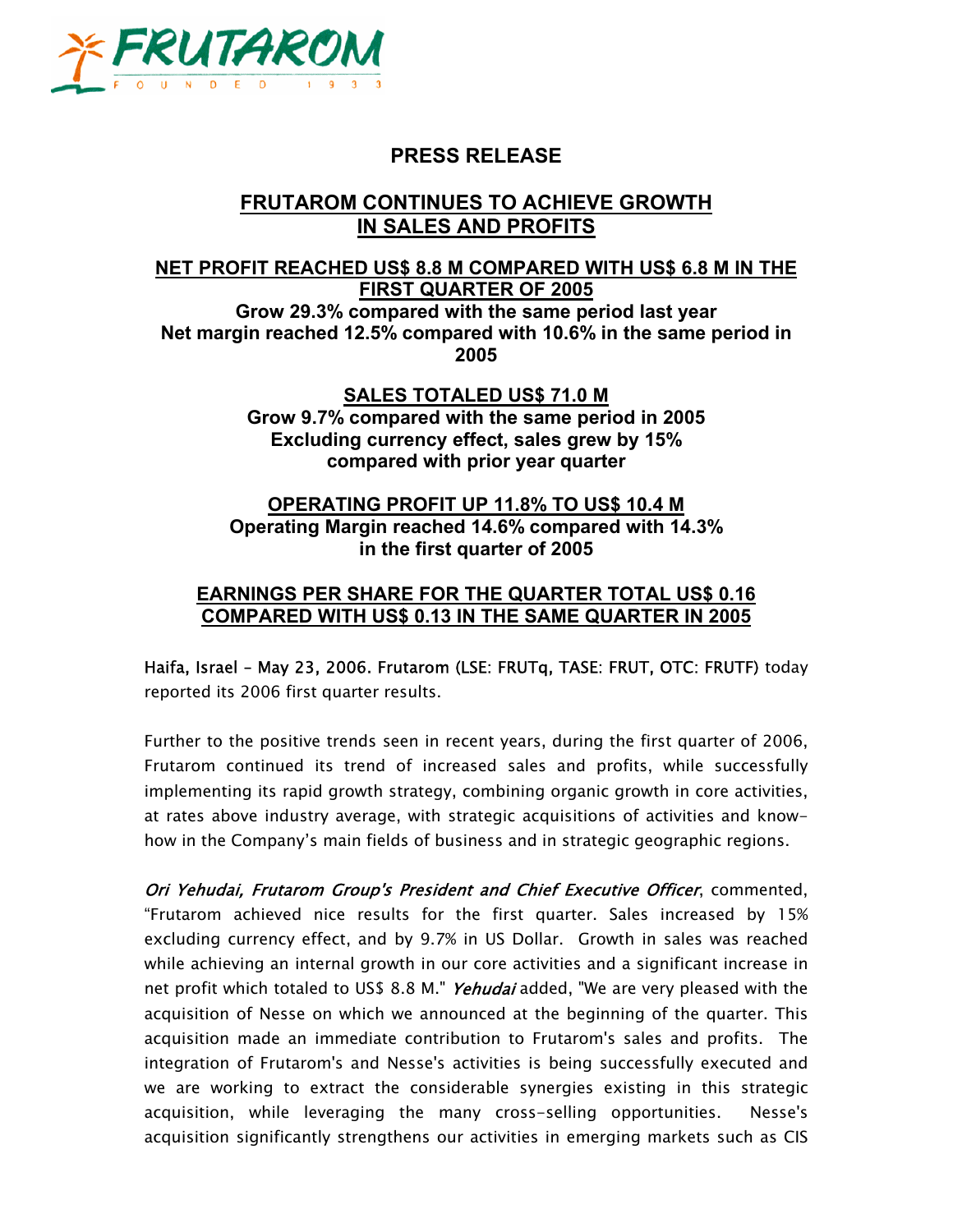countries as well as in Western-European countries. The acquisition strengthens Frutarom's technological capabilities and savory offering. Nesse made a significant contribution to Frutarom's sales and profits for the first quarter, and as Nesse's seasonality is opposite to Frutarom's seasonality, we expect it to make an even greater contribution during the rest of the year."

Frutarom's **sales** for the first quarter of 2006 totaled US\$ 71.0 million, showing growth of 9.7%, compared with the same quarter of 2005. Sales grew by 15%, excluding the weakening Western European currencies (in which most of Frutarom's sales are conducted) against the US Dollar at rates of between 9% and 11%, which lead to a decrease of more than 5% in Frutarom's overall sales. The increase in sales during the quarter was influenced mainly by the following factors: the integration of



Nesse's activity with the Frutarom Group's global activity; growth in the Fine Ingredients Division's sales, mainly due to the introduction of new innovative products, expansion and development of the global sales infrastructure and the successful integration and utilization of the synergy existing between its research and development and production sites worldwide; and Utilizing the synergy and cross-selling opportunities between Frutarom's Divisions, existing customers and products and those added through the acquisitions made in recent years. The increase in sales was offset by the following factors: weakening Western European currencies (in which most of Frutarom's sales are made) against the US Dollar; significant erosion in selling prices of natural extracts and flavor compounds containing natural vanilla, due to the significant price decline in raw materials required for their manufacture; decrease in sales of food systems products due to the planned improvement in product mix, which will be achieved by shifting from low margin products to unique products with high added value and higher margin than average.; relatively cold and long European winter which influenced the demand for the Company's products used for the manufacture of beverages, icecream and other summer products; and decline in the Trade & Marketing activity in Israel of products which are not manufactured by the Company (this activity is not in the Company's core business).

Gross profit for the first quarter grew by 8.2% to reach US\$ 27.0 million, compared with US\$ 25.0 million in the same quarter of 2005. Gross margin reached 38.1% during the period, compared with 38.6% during the same period in 2005. Postponed demand for the Company's products used for the manufacturing of summer products (such as beverages, ice creams and yogurts) due to the long and cold winter in Europe, impacted the margin, as these products usually have higher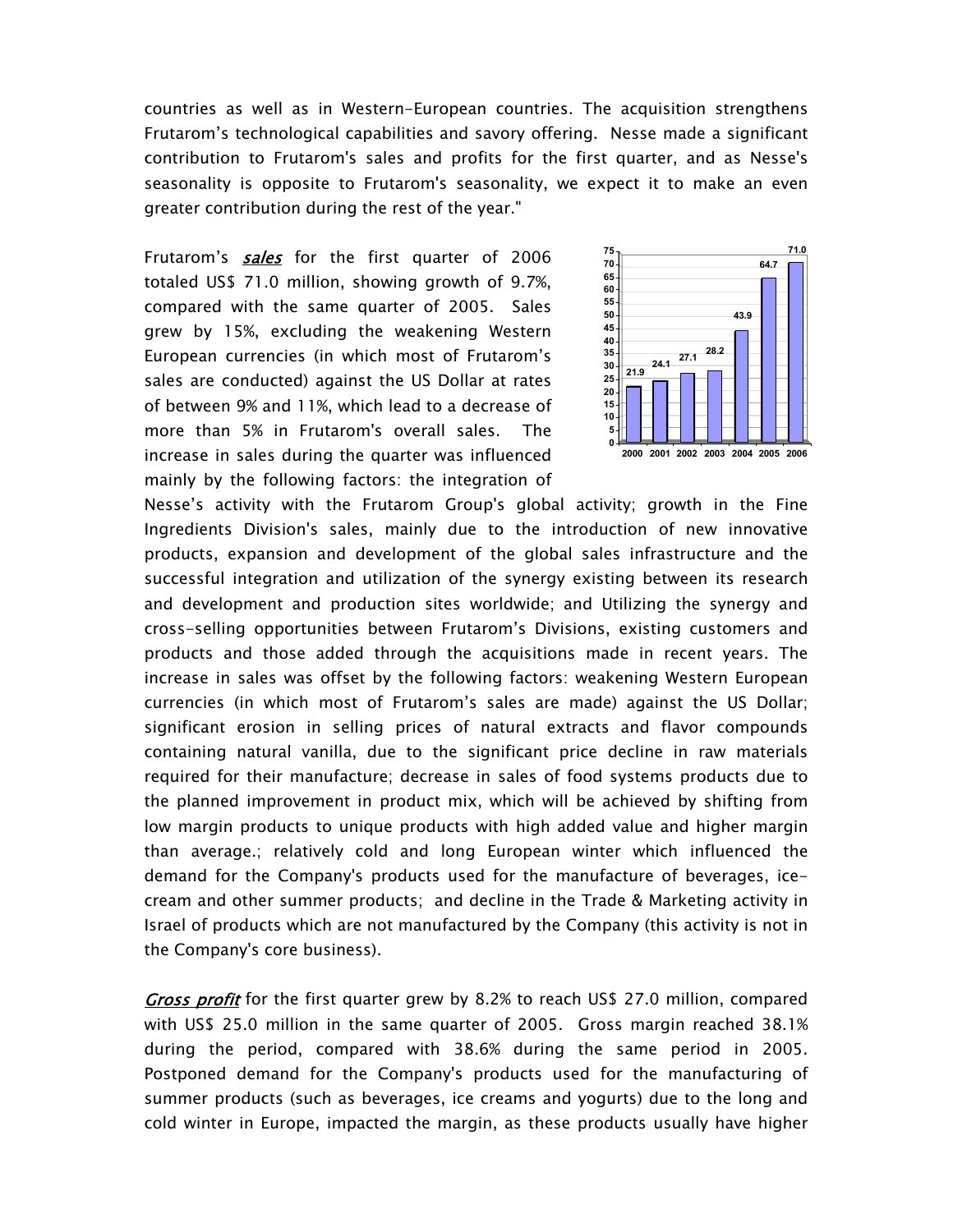margins than average. *Operating profit* grew by 11.8% during the first quarter of 2006 to reach US\$ 10.4 million, compared with US\$ 9.3 million in the same quarter of 2005. Operating margin for the period reached 14.6%, compared with 14.3% during the same period in 2005. Net profit for the first quarter rose by 29.3% to reach US\$ 8.8 million, compared with US\$ 6.8 million in the first quarter of 2005. Net margin also rose, reaching 12.5%, compared with 10.6% in the same quarter in 2005. *Earnings per share* continued to grow during the first quarter of the year and reached US\$ 0.16 compared with US\$ 0.13 in the first quarter of 2005. The growth in the earnings per share was achieved despite the increase in the Company's average issued share capital compared with prior year quarter.



#### Development of Profit for the First Quarters of 2002-2006 (US\$ million)

Yehudai added that, "Frutarom will continue to focus on both large multinational customers and on mid-size and local customers, providing superior, high quality and tailor-made products and service. We will persevere in strengthening our presence in developed markets, such as Western Europe and the United States, and in intensifying our activities in the fast growing emerging markets where we currently operate, as well as entering new emerging markets where the growth rate is higher than the global average. We will continue to invest in developing new products and offering our customers a broad product portfolio consisting largely of natural products and new innovative products such as functional food ingredients."

Yehudai concluded, "Frutarom continues to be focused on realizing its rapid growth strategy, combining organic growth of core activities at rates above the industry average with strategic acquisitions of activities and know-how in its main fields of business and in strategic geographic regions. The proceeds from the London offering completed last year, together with the successful integration of the activities acquired by Frutarom, form an even more solid base than previously for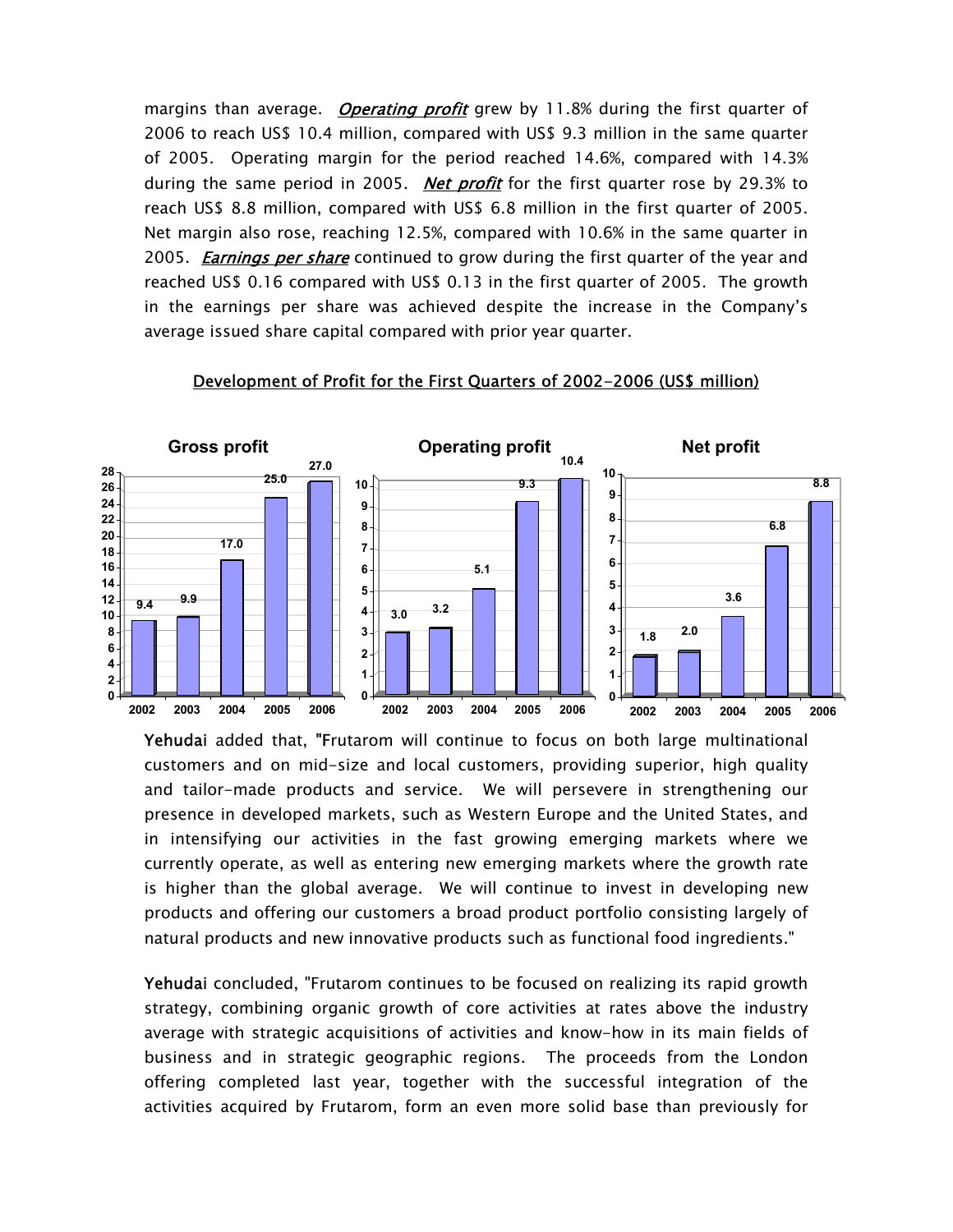realizing our rapid growth strategy and for future growth. Our management will continue to invest substantial efforts and resources in identifying and executing potential acquisitions, and in continuing to achieve growth targets in our core activities, which will ensure that we reach our ambitious goals while creating value for our shareholders."

#### Background on the Company

Frutarom is a global company active in global flavor and fine ingredients markets. Frutarom has significant production and development centers on three continents and markets its products on five continents to over 5,000 customers in more than 100 countries. Frutarom's products are intended for the food and beverage, flavor and fragrance, pharmaceutical, nutraceutical, functional food, food additive and cosmetic industries.

Frutarom operates through two Divisions:

- The Flavors Division, which develops, produces and markets flavor compounds and food systems.
- The Fine Ingredients Division, which develops, produces, markets and sells natural flavor extracts, natural functional food ingredients, natural pharma/nutraceutical extracts, specialty essential oils and citrus products and aroma chemicals.

Frutarom's products are produced at its plants in the United States, England, Switzerland, Germany, Israel, Denmark, China, and Turkey. The Company's global marketing organization includes branches in Israel, the United States, England, Switzerland, Germany, Denmark, Norway, France, Spain, Italy, Hungary, Romania, Russia, Ukraine, Kazakhstan, Belarus, Turkey, Brazil, Mexico, China, Japan, Hong Kong, India and Indonesia. The Company also works through local agents and distributors worldwide. Frutarom employs about 1,100 people worldwide.

For further information, visit our website: www.frutarom.com.

Company Contact Ori Yehudai, President & CEO Frutarom Ltd. Tel: +9724-846-2401 E-mail: oyehudai@frutarom.com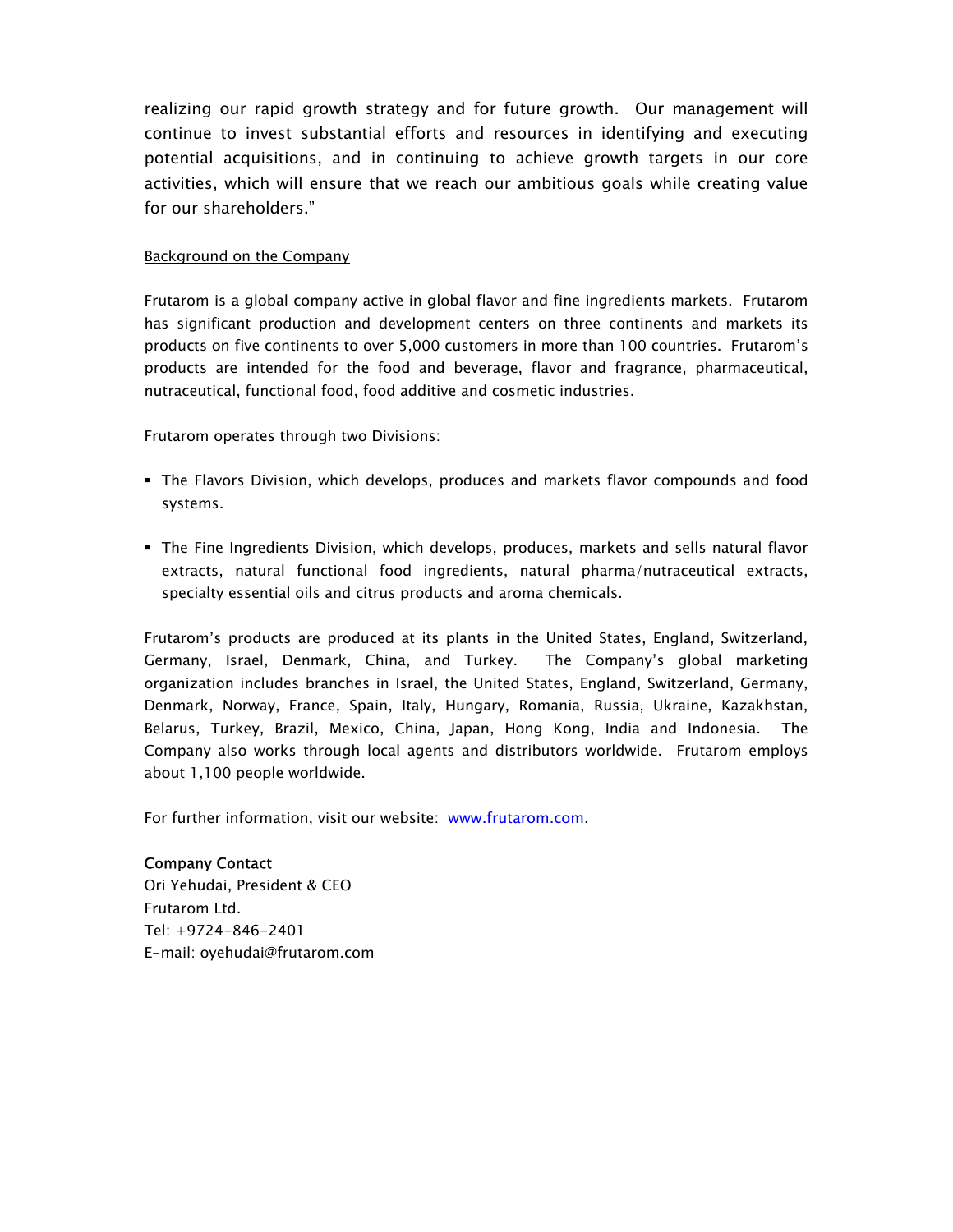### **FRUTAROM INDUSTRIES LTD**

# CONDENSED CONSOLIDATED BALANCE SHEET AT 31 MARCH 2006

|                                        | 31 March                         | 31      |                  |  |
|----------------------------------------|----------------------------------|---------|------------------|--|
|                                        | 2006                             | 2005    | December<br>2005 |  |
|                                        | <b>U.S. dollars in thousands</b> |         |                  |  |
|                                        | (Unaudited)                      |         | (Audited)        |  |
| Assets                                 |                                  |         |                  |  |
| <b>CURRENT ASSETS:</b>                 |                                  |         |                  |  |
| Cash and cash equivalents              | 15,449                           | 29,982  | 33,723           |  |
| Short-term Investments                 | 3,043                            |         |                  |  |
| Accounts receivable:                   |                                  |         |                  |  |
| Trade                                  | 53,752                           | 50,100  | 40,289           |  |
| Other                                  | 9,022                            | 6,884   | 6,756            |  |
| Prepaid<br>and<br>expenses             |                                  |         |                  |  |
| advances to                            |                                  |         |                  |  |
| <b>Suppliers</b>                       | 2,831                            | 3,649   | 2,206            |  |
| Inventories                            | 50,026                           | 43,866  | 46,886           |  |
| T o t a I current assets               | 134,123                          | 134,481 | 129,860          |  |
|                                        |                                  |         |                  |  |
| <b>NON-CURRENT ASSETS:</b>             |                                  |         |                  |  |
| Property, plant and equipment          | 94,681                           | 93,613  | 87,905           |  |
| Intangible assets                      | 37,484                           | 14,127  | 10,804           |  |
| Deferred income tax assets             | 3,058                            | 3,037   | 3,319            |  |
| Other non-current assets               | 1,968                            | 4,164   | 1,978            |  |
| t<br>т<br>non-current<br>a<br>$\Omega$ | 137,191                          | 114,941 | 104,006          |  |
| assets                                 |                                  |         |                  |  |
| Totalassets                            | 271,314                          | 249,422 | 233,866          |  |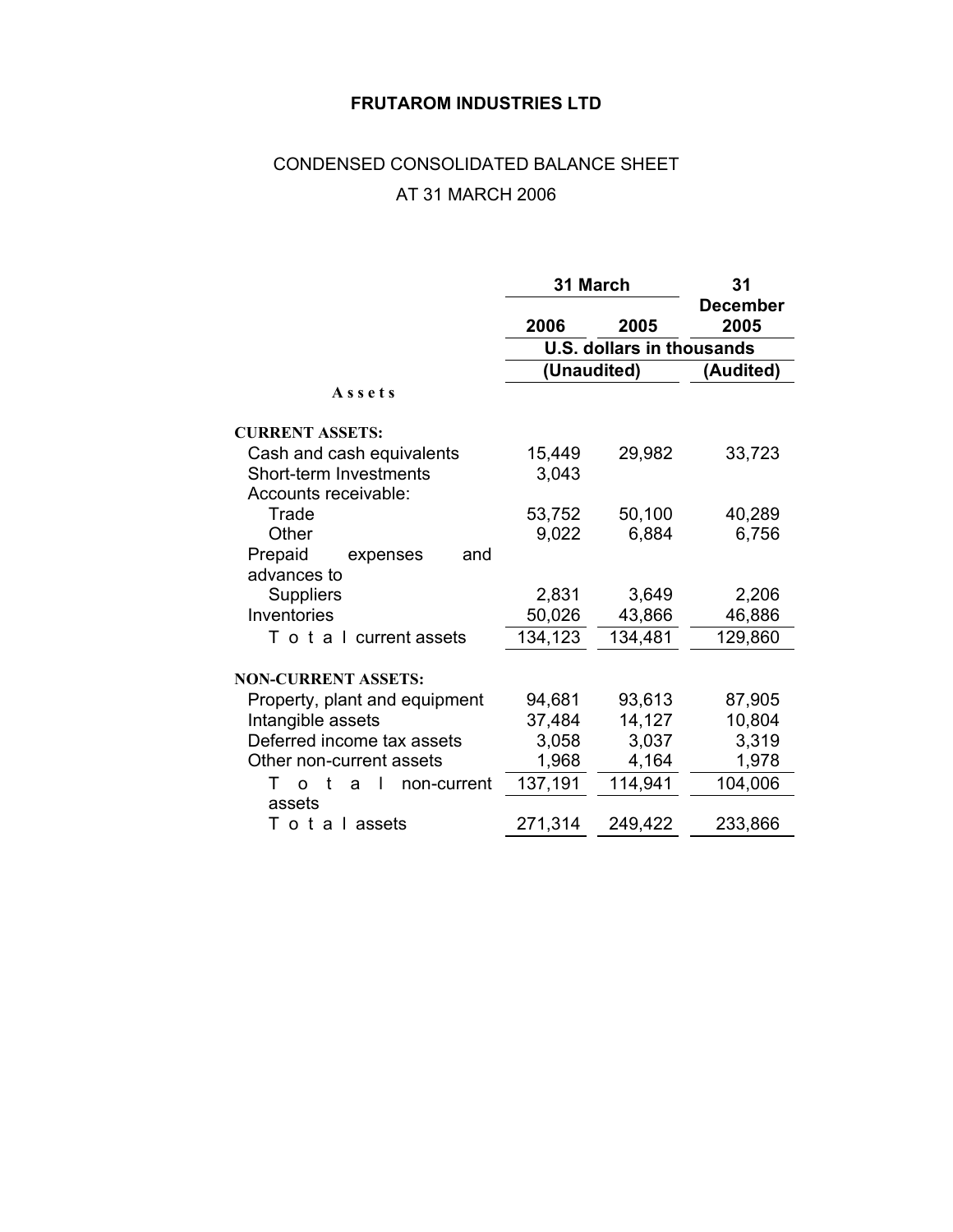|                                               | 31 March    |                                  | 31                      |  |
|-----------------------------------------------|-------------|----------------------------------|-------------------------|--|
|                                               | 2006        | 2005                             | <b>December</b><br>2005 |  |
|                                               |             | <b>U.S. dollars in thousands</b> |                         |  |
|                                               | (Unaudited) |                                  | (Audited)               |  |
|                                               |             |                                  |                         |  |
| Liabilities and shareholders' equity          |             |                                  |                         |  |
| <b>CURRENT LIABILITIES:</b>                   |             |                                  |                         |  |
| Bank credit and loans                         | 735         | 4,729                            | 289                     |  |
| Accounts payable:                             |             |                                  |                         |  |
| Trade                                         | 22,564      | 21,876                           | 17,895                  |  |
| Other                                         | 27,372      | 23,519                           | 22,162                  |  |
| Provisions                                    | 787         | 1,153                            | 547                     |  |
| To tal current liabilities                    | 51,458      | 51,277                           | 40,893                  |  |
| <b>NON-CURRENT LIABILITIES:</b>               |             |                                  |                         |  |
| Loans and credit from banks (net of current   |             |                                  |                         |  |
| maturities)                                   |             | 16,396                           |                         |  |
| Retirement benefit obligations                | 8,272       | 8,298                            | 7,775                   |  |
| Deferred income tax liabilities               | 7,184       | 6,020                            | 7,390                   |  |
| To t a I non-current liabilities              | 33,711      | 30,714                           | 15,165                  |  |
| Total liabilities                             | 85,169      | 81,991                           | 56,058                  |  |
|                                               |             |                                  |                         |  |
| <b>SHAREHOLDERS' EQUITY:</b><br>Share capital | 16,399      | 16,380                           | 16,399                  |  |
| Additional paid-in capital                    | 92,045      | 91,195                           | 91,666                  |  |
| <b>Currency translation differences</b>       | (4,059)     | 3,142                            | (5, 160)                |  |
| Retained earnings                             | 82,802      | 55,905                           | 73,929                  |  |
| Amount designed for distribution of dividend  |             |                                  |                         |  |
| declared subsequent to balance sheet date     |             | 1,740                            | 2,005                   |  |
| Cost of company shares held by subsidiary     | (1,042)     | (931)                            | (1,031)                 |  |
| Total shareholders' equity                    | 186,145     | 167,431                          | 177,808                 |  |
| Total shareholders' equity and liabilities    | 271,314     | 249,422                          | 233,866                 |  |